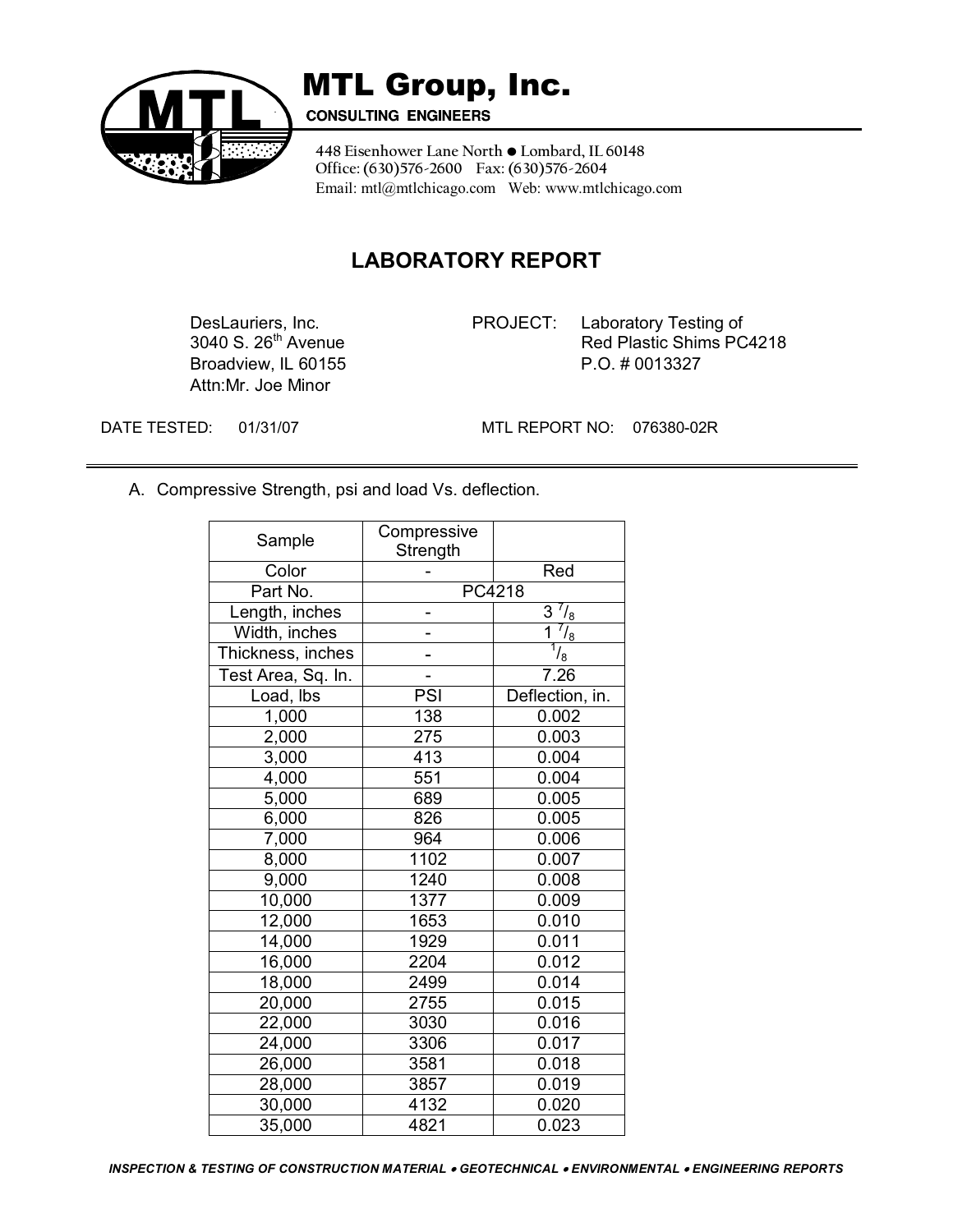

## **MTL Group, Inc.**<br>CONSULTING ENGINEERS

448 Eisenhower Lane North  $\bullet$  Lombard, IL 60148 **Office: (630)576-2600 Fax: (630)576-2604**  Email: mtl@mtlchicago.com Web: www.mtlchicago.com

Page 1 of 2

Laboratory Report No. 076380-02R Date Tested: 01/31/07 Client: DesLauriers, Inc.

| 40,000  | 5510  | 0.025 |
|---------|-------|-------|
| 45,000  | 6198  | 0.027 |
| 50,000  | 6887  | 0.029 |
| 55,000  | 7576  | 0.030 |
| 65,000  | 8953  | 0.032 |
| 75,000  | 10331 | 0.034 |
| 85,000  | 11708 | 0.036 |
| 95,000  | 13085 | 0.038 |
| 105,000 | 14463 | 0.041 |
| 125,000 | 17218 | 0.043 |
| 145,000 | 19972 | 0.046 |
| 165,000 | 22727 | 0.048 |
| 185,000 | 25482 | 0.051 |
| 205,000 | 28237 | 0.052 |
| 225,000 | 30942 | 0.052 |

Respectfully submitted, **MTL GROUP, INC.**  Joseph Z. Khakshour